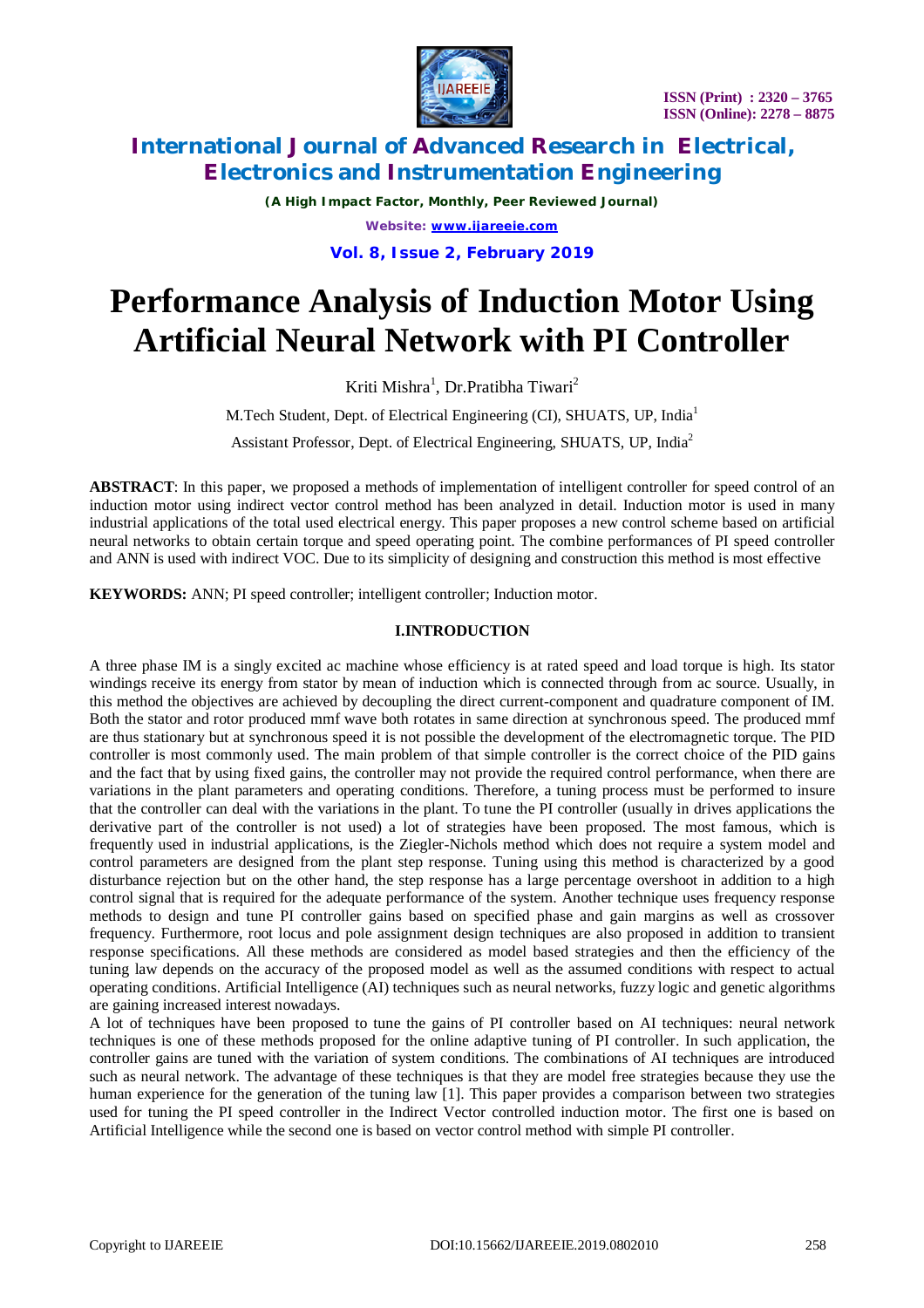

*(A High Impact Factor, Monthly, Peer Reviewed Journal)*

*Website: [www.ijareeie.com](http://www.ijareeie.com)*

#### **Vol. 8, Issue 2, February 2019**

### **II. VECTOR CONTROL OF INDUCTION MOTOR**

The Vector Oriented Controller (VOC) is also known as Field Oriented Controller (FOC). The main objective of this control method is to independently control the torque and the flux as in induction machines. This is done by choosing a d-q rotating references frame synchronously with the rotor flux space vector. Once the orientation is correctly achieved, the torque is controlled by the torque producing current which is the q-component of the stator current space vector. At the same time, the flux is controlled by the flux producing current, which is the d-component of the stator current space vector. Indirect field-oriented control, both the instantaneous magnitude and position of the rotor flux are supposed to be precisely known. Crucial to the success of this well known control technique is a priori knowledge of the rotor electrical term constant which varies with temperature, frequency and saturation.This method of induction machine achieves decoupled torque and flux dynamics. This is achieved by orthogonal projection of the stator current into a torque-producing component and flux-producing component. This technique is performed by two basic methods. Direct and indirect vector control. With direct field orientation, the instantaneous value of the flux is required and obtained by direct measurement using flux sensors or flux estimators, whereas indirect field orientation is based on the inverse flux model dynamics and there are three possible implementation based on the stator, rotor, or air gap flux orientation. The rotor flux indirect vector control technique is the most widely used due to its simplicity. FOC methods are attractive but suffer from one major disadvantage. They are sensitive to parameter variations such as rotor time constant and incorrect flux measurement or estimation at low speeds [3], [4]. Basic block diagram of FOC is shown in figure 1 [2].



Figure 1 Basic block diagram of VOC

#### **III.ARTIFICIAL NEURAL NETWORK**

Artificial neural networks are relatively crude electronics models based on the neural structure of human brains.ANN is an information processing paradigm that is inspired by the way biological nervous systems like the human brain the ANN can be trained to solve the lost complex non-linear problems. There are several applications of ANN in AC drives such as speed control or energy saver, adaptive speed control, current control .Neural networks can massively performs parallel operations. They are robust in nature i,e; they can still performs its overall function even if some of the neurons are not functioning. NN have two inputs, motor torque and speed and have two outputs, optimum voltage and frequency.

In this paper, two layer feed forward structure of NN model which has two hidden layer. We preferred the tansigmoidal function and other is of pure linear function since the optimum voltage and frequency are highly non-linear function and other is of pure linear function. The inputs of the ANN are feed to the layer of tan sigmiodal function and output of this layer is broadcast to the layer of linear neurons.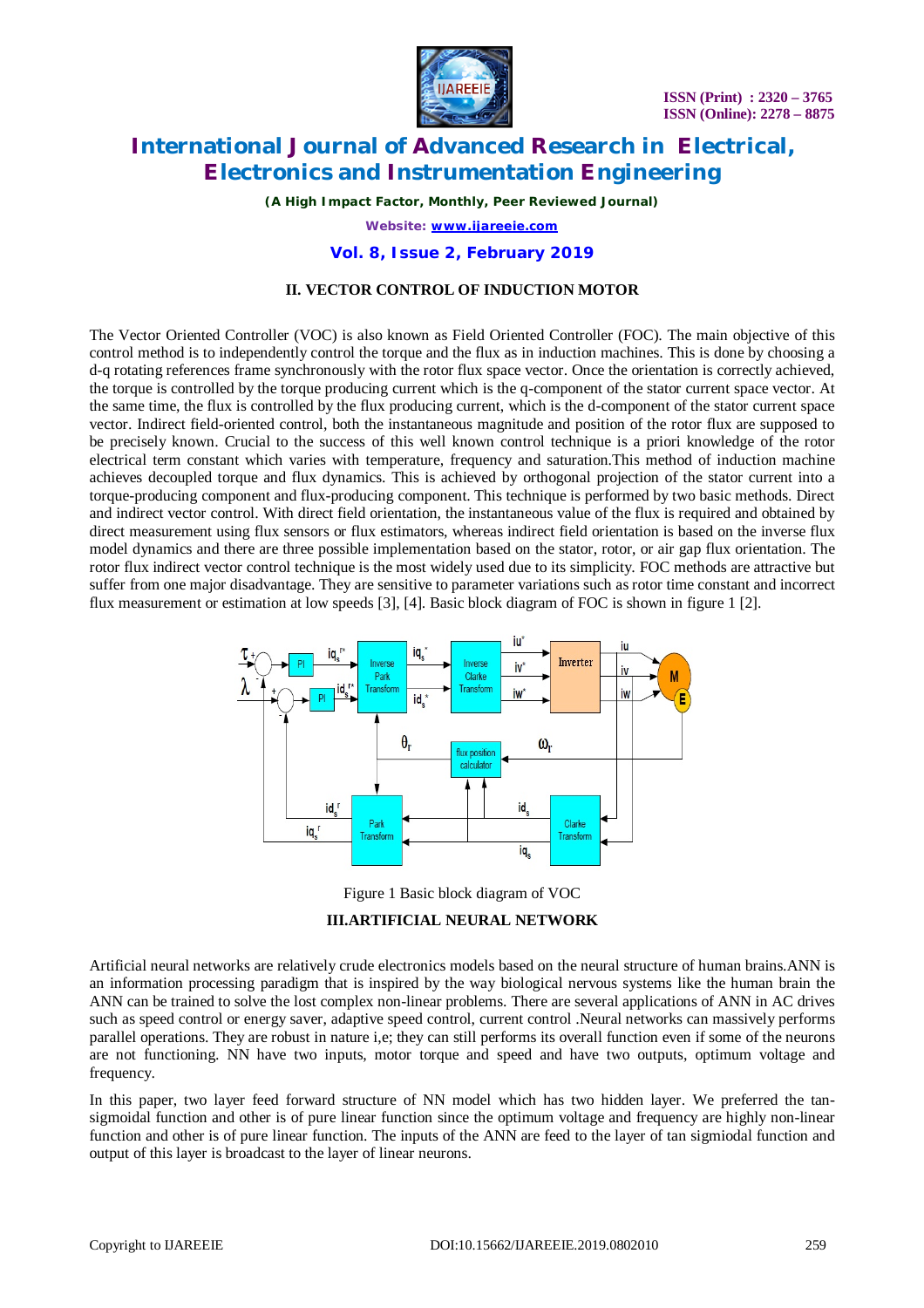

*(A High Impact Factor, Monthly, Peer Reviewed Journal)*

*Website: [www.ijareeie.com](http://www.ijareeie.com)*

**Vol. 8, Issue 2, February 2019**

### **3.1: Neural Architecture**



Figure 3.1: Architecture of a radial basis function network

An input vector x is used as input to all radial basis functions, each with different parameters. The output of the network is a linear combination of the outputs from radial basis functions. Radial basis function (RBF) networks typically have three layers: an input layer, a hidden layer with a non-linear RBF activation function and a linear output layer.

### **3.2: Algorithm**

- $\triangleright$  First the input is given to the input layer.
- $\triangleright$  The network is simulated and initialized. For deciding the number of neurons in hidden
- $\triangleright$  Layer k-means algorithm is used.
- $\triangleright$  Iterate until the network converges.
- $\triangleright$  Calculate the error between the network's o/p & the target o/p. if the error isn't in the desired limit go to step 3 else go to step 5.
- $\triangleright$  Observe the performance of the network with the training and the test data. Re-train if necessary.

### **3.3: K - means Algorithm**

- Choose initial centres c1,...,ck.
- $\triangleright$  While the clusters are changing, repeat step 3 to 4.
- $\triangleright$  Assign data point pi to the cluster whose centre C is closest. This can be done by using
- > Euclidean distance.
- $\triangleright$  Update the cluster centres given by :-
- $\triangleright$  C= (1/n) $\Delta$  P.
	- $\bullet$  n = number of points in C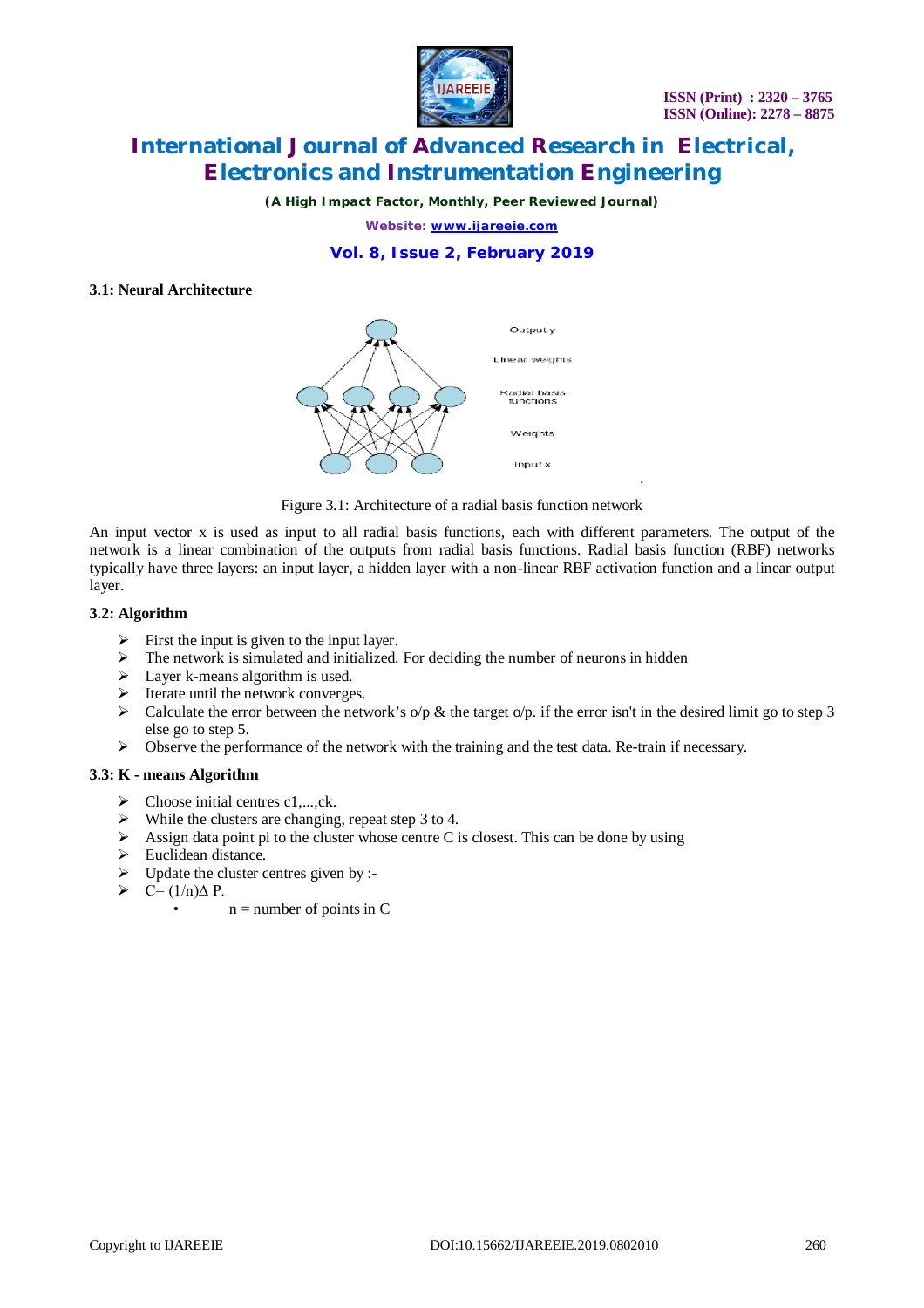*(A High Impact Factor, Monthly, Peer Reviewed Journal)*

*Website: [www.ijareeie.com](http://www.ijareeie.com)*

### **Vol. 8, Issue 2, February 2019**



Figure 4. Flowchart of RBF neural network.

### **IV.PI ONTROLLER**

PI controller have been introduced in process control industries. The controller responds to an error signal in a close control loop and it adjust the controlled quantity to achieve the desired system response. The benefits of the PI controller is that it can be adjusted empirically by adjusting one or more gain values. The controlled parameter can be any measurable systems such as speed, torque or flux. The sign of the error indicates that the direction of change required by the control inputs. The integral (I) term of the controller can be used to eliminate small steady states errors, it also calculates the continuous running total of the error signal. Then this accumuted error signal is then multiplied by an I gain factor and it becomes the I output terms or the PI controller.

**4.1: Tuning of the PI Controller-** The tuning is the technique that is adopted for determining the proportional integral constants of the controller. Tuning depends upon the dynamics response of the plants.

**4.1.1: Zeigler- Nichols Rules for tuning PI controllers:** The *S*-shaped response is characterized by two constants, the dead time *L* and the time constant *T* as shown. These constants can be determined by drawing a tangent to the *S*-shaped curve at the inflection point and state value of the output. From the response of this nature the plant can be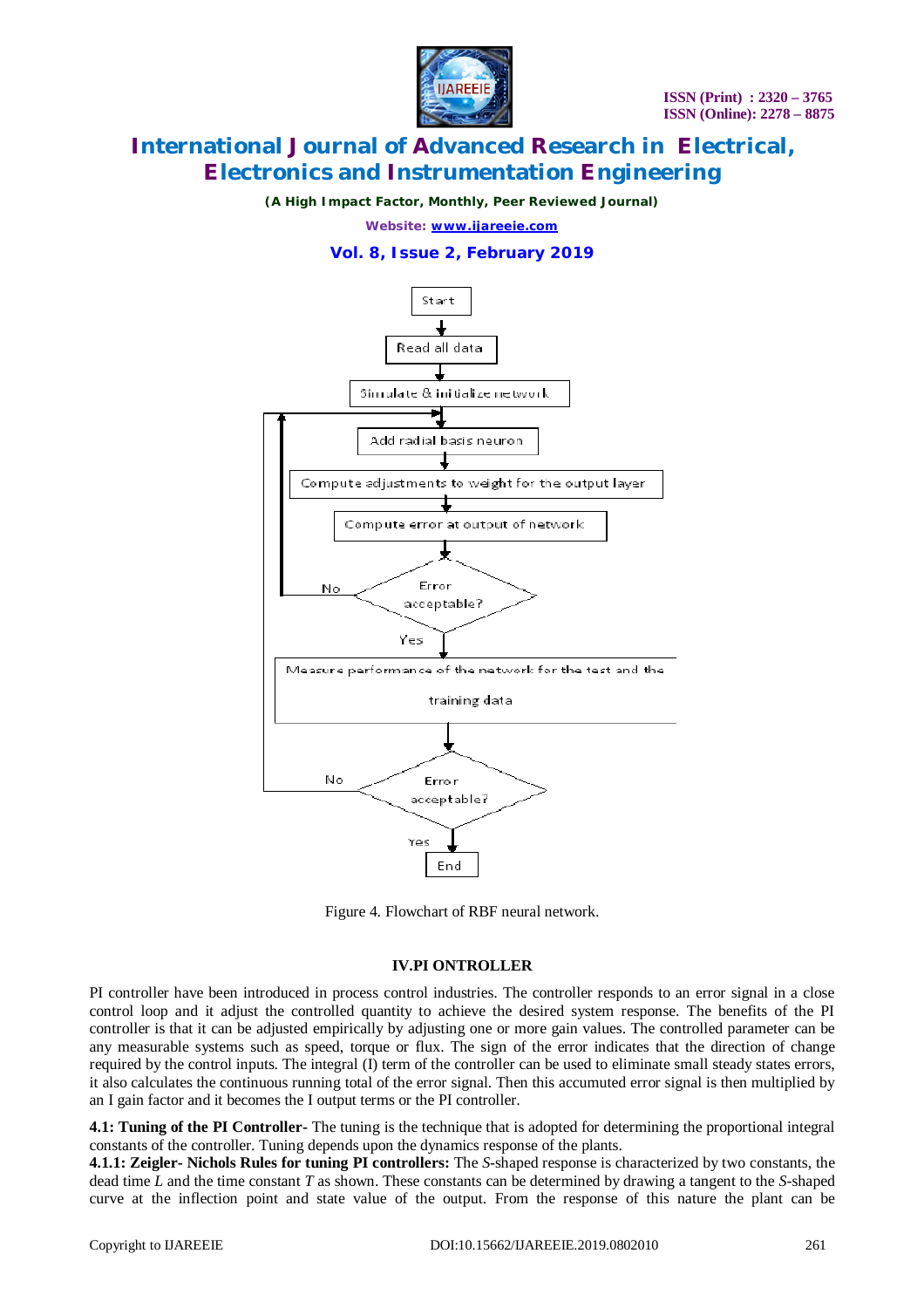

*(A High Impact Factor, Monthly, Peer Reviewed Journal)*

*Website: [www.ijareeie.com](http://www.ijareeie.com)*

### **Vol. 8, Issue 2, February 2019**

mathematically modeled as first order system with a time constant *T* and delay time *L* as shown in block diagram [9]. The gain *K* corresponds to the steady state value of the output Css. The value of Kp, Ti and Td of the controllers can then be calculated as below:



**Fig 2.3 PI Controller 1st order system block diagram**

### **V.MODULES WITH WORKING PRINCIPLES**

A three-phase induction motor rated at 50hp, 460V, 4pole, 50Hz is modeled in the common stator reference frame. The speed loop utilizes a PI controller to produce the quadrature-axis currents iq\* which serves as the torque command. The derived direct-axis current id\* serves as the rotor flux command. These currents are then transformed via the dq to abc block into the current references ia\*, ib\*, and ic\* fed into the current regulator. The current-controlled PWM inverter is made up of three hysteresis controllers. Rotor flux field orientation is obtained in the theta calculator block.

The machine is initially operating in steady state at no load (Tl=0) at the speed wref=120rad/s. Examine the transient response due to step changes in the command speed wref and load torque Tl. Repeat the simulation for a so-called detuned case when the estimated value of the rotor time constant Tr appearing in the theta calculator differs from the actual value used for the motor parameters.



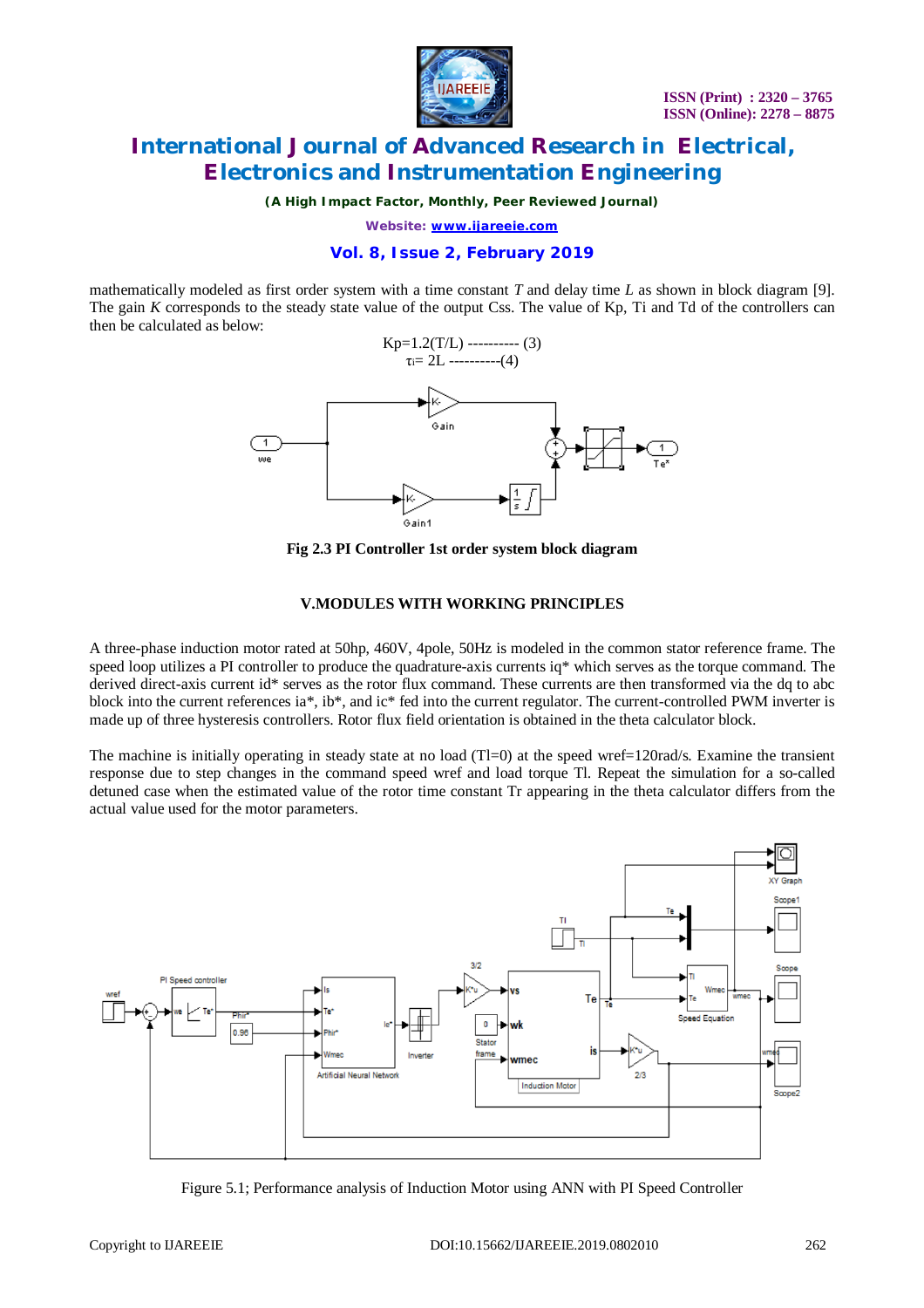

*(A High Impact Factor, Monthly, Peer Reviewed Journal)*

*Website: [www.ijareeie.com](http://www.ijareeie.com)*

**Vol. 8, Issue 2, February 2019**



Fig 5.2: ANN Controller 1st order system

For the analysis purpose the Four condition has been taken.

### **Condition I – At Tl=100 & ωs = 120 rad/sec**



Fig 5.3: Torque of IM at  $Tl = 100$  N-m Fig 5.4: Speed of IM at  $Tl = 100$  N-m





Fig 5.5: Current waveform of IM at  $TI = 100$  N-m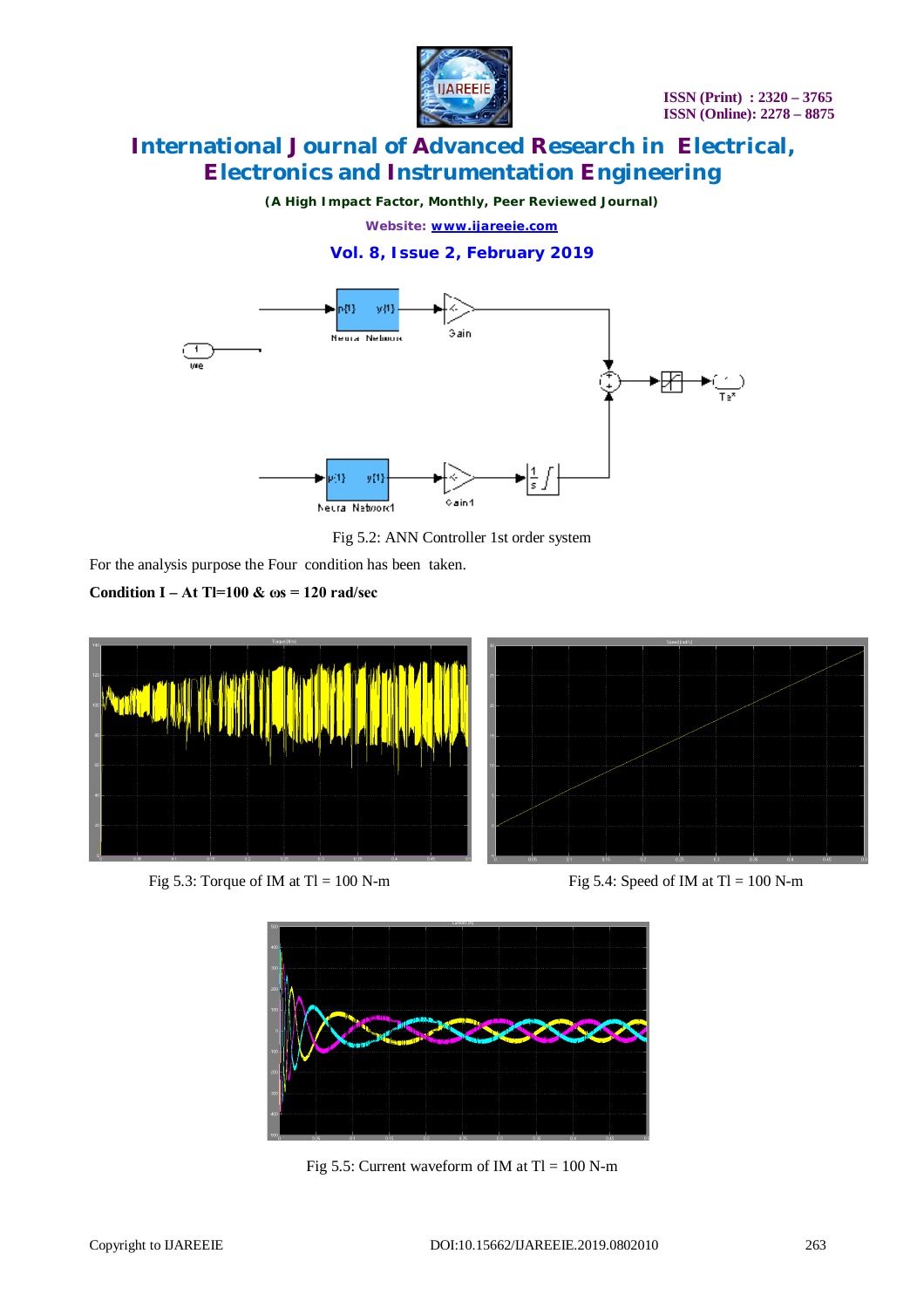

*(A High Impact Factor, Monthly, Peer Reviewed Journal)*

*Website: [www.ijareeie.com](http://www.ijareeie.com)*

**Vol. 8, Issue 2, February 2019**

**Condition II– At Tl=200 & ωs = 120 rad/sec**



Fig 5.6: Torque of IM at  $Tl = 200$  N-m Fig 5.7: Speed of IM at  $Tl = 200$  N-m



Fig 5.8: Current waveform of IM at Tl = 200 N-m

**Condition III– At Tl=300 & ωs = 120 rad/sec**



Fig 5.9: Torque of IM at  $Tl = 300$  N-m Fig 5.10: Speed of IM at  $Tl = 300$  N-m